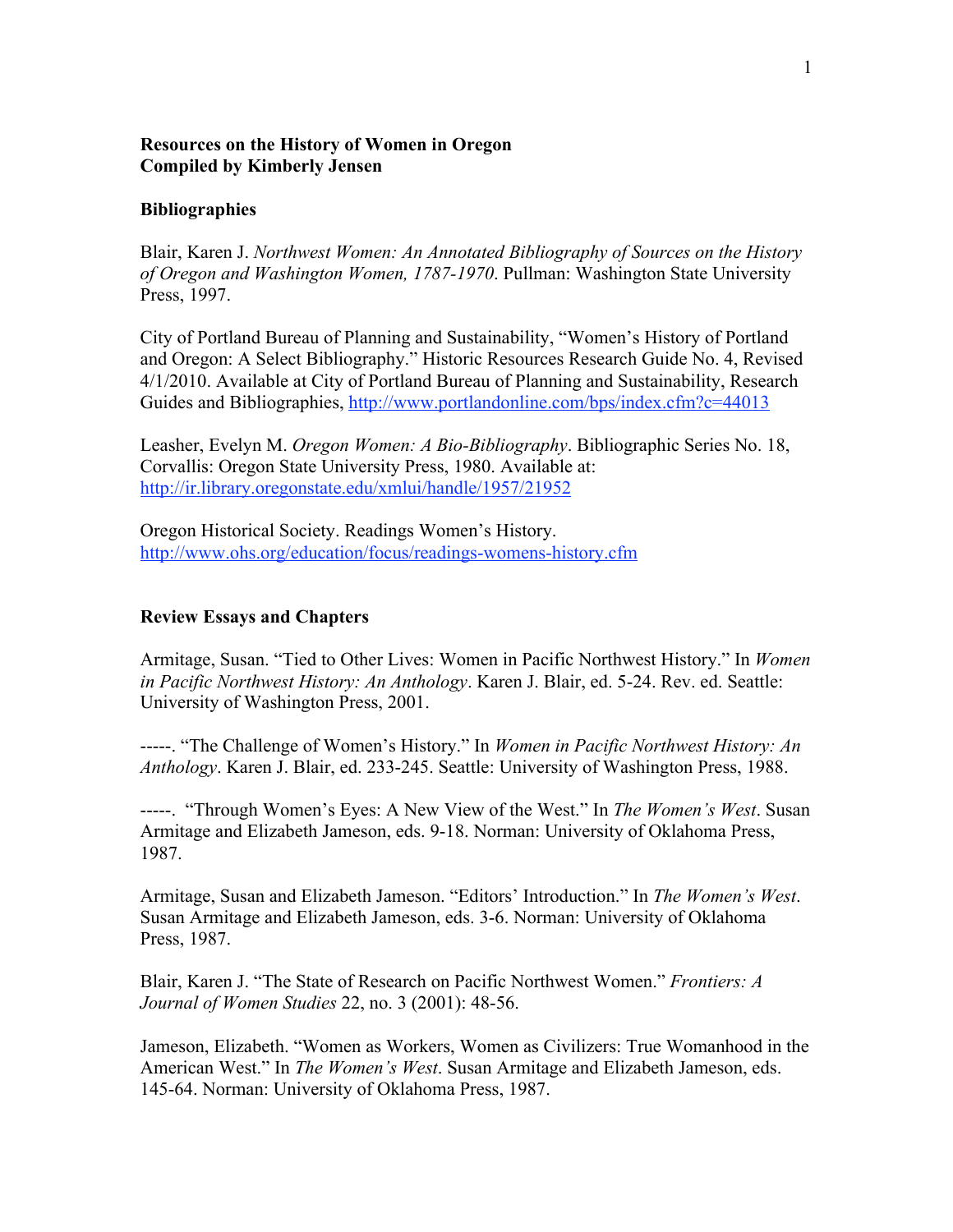Jameson, Elizabeth and Susan Armitage. "Editors' Introduction." In *Writing the Range: Race, Class, and Culture in the Women's West*. Elizabeth Jameson and Susan Armitage, eds. 3-16. Norman: University of Oklahoma Press, 1997.

Jameson, Elizabeth, Margaret D. Jacobs, Susan Lee Johnson, and Karen J. Leong. "Forum: If Not Now, When? Gender, Power, and the Decolonization of Western History," *Pacific Historical Review* 79, no. 4 (Fall 2010): 573-628.

Jensen, Joan M. and Darlis A. Miller, "The Gentle Tamers Revisited: New Approaches to the History of Women in the American West." *Pacific Historical Review* 49, no. 2 (Spring 1980): 173-213.

### **Women in the West and Pacific Northwest – General Works**

Armitage, Susan and Elizabeth Jameson, eds. *The Women's West*. Norman: University of Oklahoma Press, 1987.

Blair, Karen J. "Normal Schools of the Pacific Northwest." *Pacific Northwest Quarterly* 101, no. 1 (Winter 2009/2010): 3-16.

-----. ed. *Women in Pacific Northwest History: An Anthology*. Seattle: University of Washington Press, 1988.

----. ed. *Women in Pacific Northwest History: An Anthology*. Rev. ed. Seattle: University of Washington Press, 2001.

Edwards, Rebecca. "Pioneers at the Polls: Woman Suffrage in the West." In *Votes for Women: The Struggle for Suffrage Revisited*. Jean Baker, ed. 90-101. New York: Oxford University Press, 2002.

Haarsager, Sandra. *Organized Womanhood: Cultural Politics in the Pacific Northwest, 1840–1920*. Norman: University of Oklahoma Press, 1997.

Irwin, Mary Ann and James F. Brooks, eds. *Women and Gender in the American West*. Albuquerque: University of New Mexico Press, 2004.

Jameson, Elizabeth and Susan Armitage, eds. *Writing the Range: Race, Class and Culture in the Women's West*. Norman: University of Oklahoma Press, 1997.

Jameson, Elizabeth and Sheila McManus, eds. *One Step Over the Line: Toward a History of Women in the North American Wests*. Edmonton: University of Alberta Press; Athabasca: AU Press, 2008.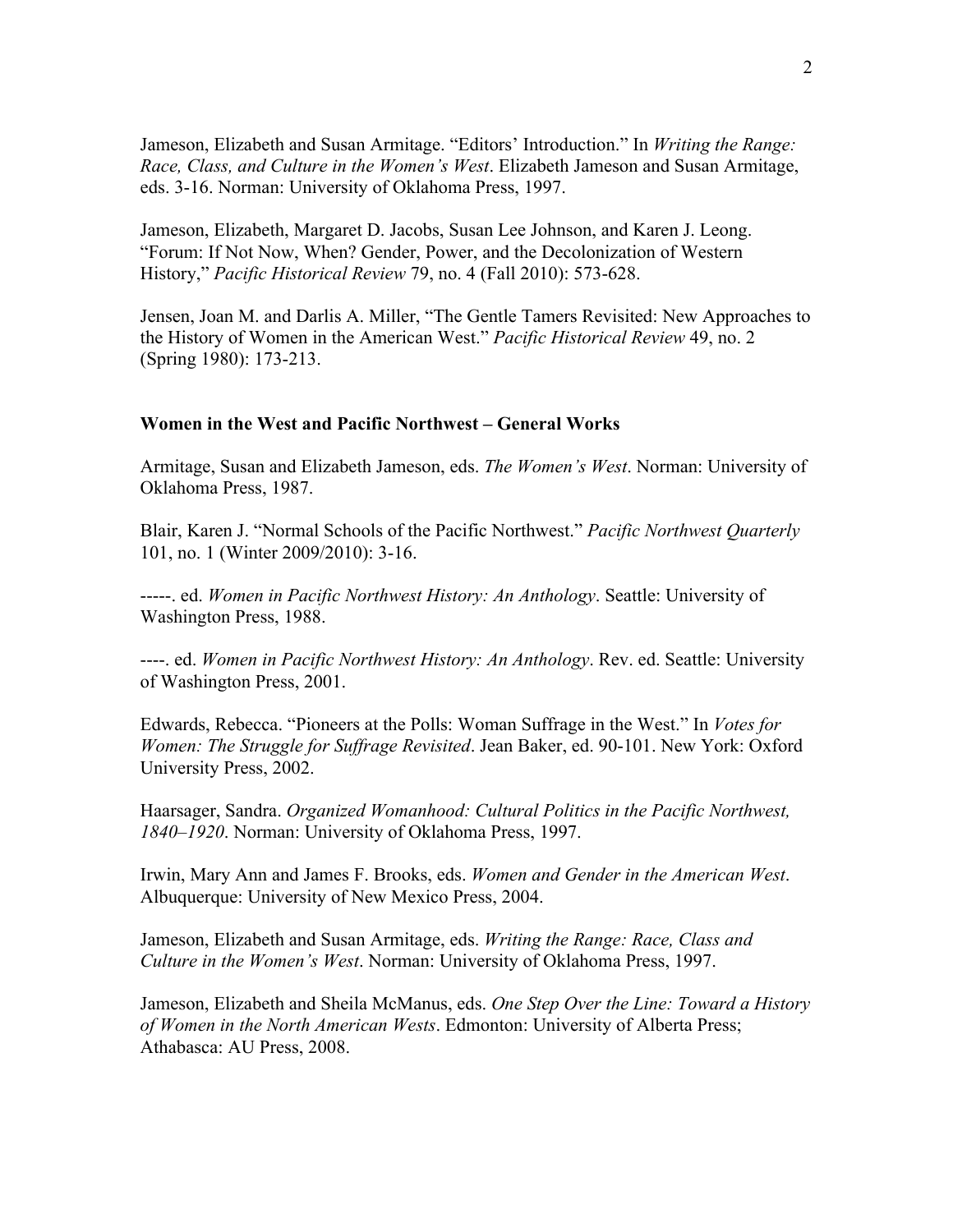Jeffrey, Julie Roy. *Frontier Women: The Trans-Mississippi West, 1840-1880*. New York: Hill and Wang, 1979.

Mead, Rebecca J. *How the Vote Was Won: Woman Suffrage in the Western United States, 1868-1914.* New York: New York University Press, 2004.

Myres, Sandra L. *Westering Women and the Frontier Experience, 1800-1915.* Albuquerque: University of New Mexico Press, 1982.

Schlissel, Lillian, Vicki L. Ruiz, and Janice Munk, eds. *Western Women: Their Land, Their Lives*. Albuquerque: University of New Mexico Press, 1988.

Ward, Jean M. and Elaine A. Maveety, eds. *Pacific Northwest Women, 1815-1925: Lives, Memories and Writings*. Corvallis: Oregon State University Press, 1997.

Woodworth-Ney, Laura. *Women in the American West*. Santa Barbara, CA: ABC-CLIO, 2008.

#### **Oregon Women**

Additon, Lucia H. Faxton. *Twenty Eventful Years of the Oregon Woman's Christian Temperance Union, 1880–1900*. Portland, OR: Gotshall Printing, 1904.

Andersen, Kristi. "Women and the Vote in the 1920s: What Happened in Oregon." *Women and Politics* 14, no. 4 (1994): 43-56.

Armitage, Susan. "Making Connections: Gender, Race, and Place in Oregon Country." In *One Step Over the Line: Toward a History of Women in the North American Wests*. Elizabeth Jameson and Sheila McManus, eds. 55-79. Edmonton: University of Alberta Press; Athabasca: AU Press, 2008.

Barber, Katrine. "Stories Worth Recording: Martha McKeown and the Documentation of Pacific Northwest Life." *Oregon Historical Quarterly* 110, no. 4 (Winter 2009): 546-569.

Barber, Katrine and Eliza Elkins Jones. "'The Utmost Human Consequence': Art and Peace on the Oregon Coast, 1942-1946." *Oregon Historical Quarterly* 107, no. 4 (Winter 2006): 510-535.

Barber, Katrine and Janice Dilg. "'I Didn't Do Anything Anyone Else Couldn't Have Done': A View of Oregon History Through the Ordinary Life of Barbara Mackenzie" *Oregon Historical Quarterly* 103, no. 4 (Winter 2002), 480-509.

Barnett, Ruth, as told to Doug Baker. *They Weep on My Doorstep*. Beaverton, OR: Halo Publishers, 1969.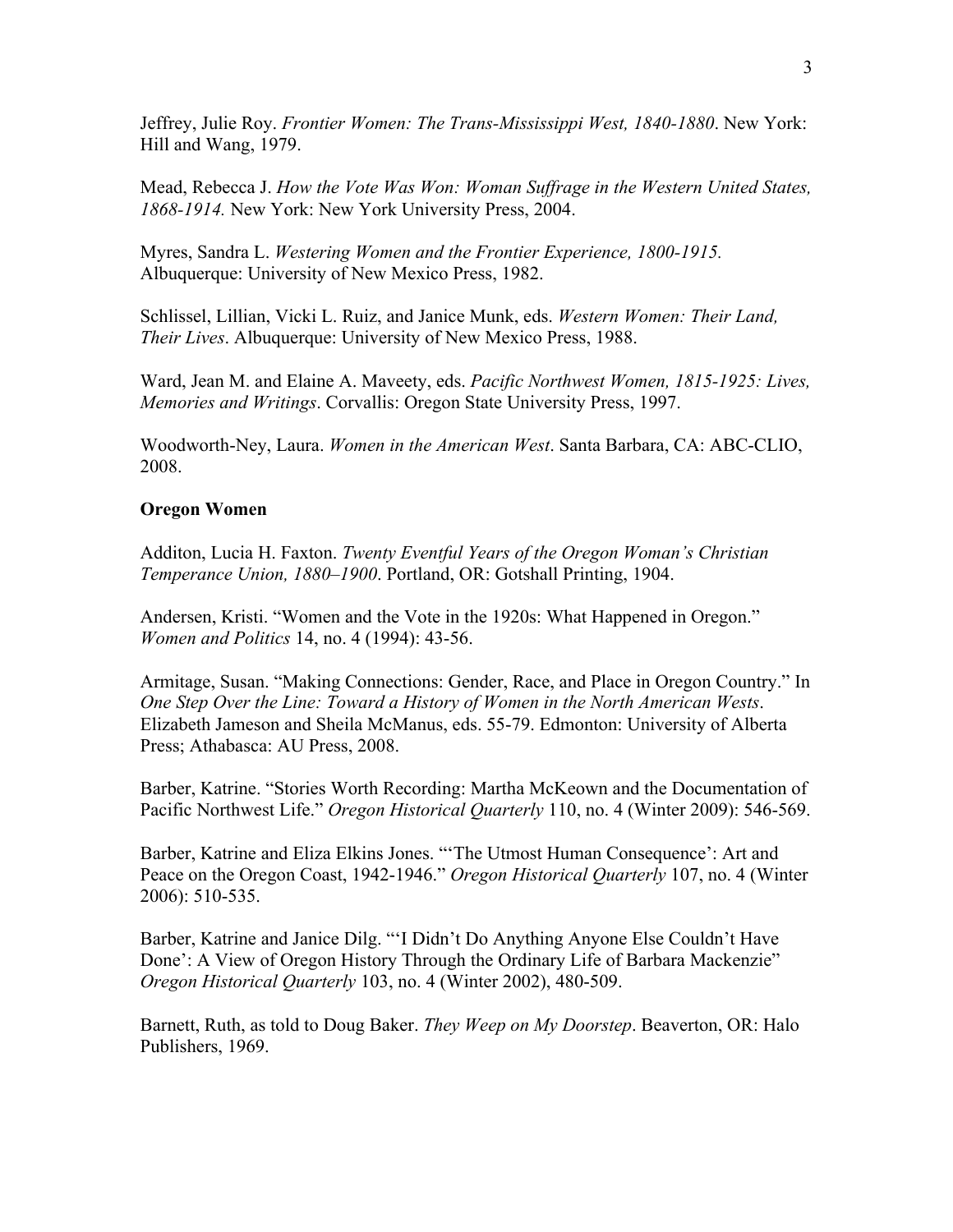Beck, K. K. *Opal: A Life of Enchantment, Mystery and Madness*. New York: Viking, 2003.

Blair, Karen J. "Introduction." [Biography of Anne Shannon Monroe] Anne Shannon Monroe, *Happy Valley*. vii-xxix. Chicago: A.C. McClurg, 1916, Northwest Reprints Corvallis: University of Oregon Press, 1991.

Boag, Peter. "'Does Portland Need a Homophile Society?' Gay and Lesbian Culture and Political Activism in the Rose City from World War II to Stonewall." *Oregon Historical Quarterly* 105, no. 1 (Spring 2004): 6-39.

Boag, Peter. "Gay and Lesbian Rights Movement." Oregon Encyclopedia Project. http://www.oregonencyclopedia.org/entry/view/gay\_lesbian\_rights\_movement/

Brodie, Jessie Laird. "*Dr. Jessie": The Odyssey of a Woman Physician*. Portland, OR: Caroline Pacific Publishing, 1991.

Browne, Sheri Bartlett. "A Lovely but Unpredictable River: Frances Fuller Victor's Early Life and Writing," *Oregon Historical Quarterly* 112, no. 1 (Spring, 2011): 8-33.

-----. *Eva Emery Dye: Romance With the West*. Corvallis: Oregon State University Press, 2004.

Christen, Richard S. "Julia Hoffman and the Arts and Crafts Society of Portland: An Aesthetic Response to Industrialization." *Oregon Historical Quarterly* 109, no. 4 (Winter 2008): 510-535.

Clark, Ava Milam and James Kenneth Munford. *Adventures of a Home Economist*. Corvallis: Oregon State University Press, 1969.

Clevenger, Sydney. "St. Vincent's and the Sisters of Providence: Oregon's First Permanent Hospital," *Oregon Historical Quarterly* 102, no. 2 (Summer 2001): 210-221.

Colmer, Montagu. "Oregon Women Lawyers." In *History of the Bench and Bar of Oregon*. Colmer Montagu, comp. 24-25. Portland, OR: Historical Publishing Company, 1910.

Corinne, Tee. *Self-Portrait*. Wolf Creek, OR: Pearchild, 1991.

Davis, Lucy I. "History of Women Graduates of Oregon Medical School." *Twenty-Fifth Annual Meeting and Directory of the Alumni Association, University of Oregon Medical School,* 17–20. Portland: Alumni Association of the University of Oregon Medical School, 1937.

Dearborn, Mary V. *Queen of Bohemia: The Life of Louise Bryant*. Boston: Houghton Mifflin, 1996.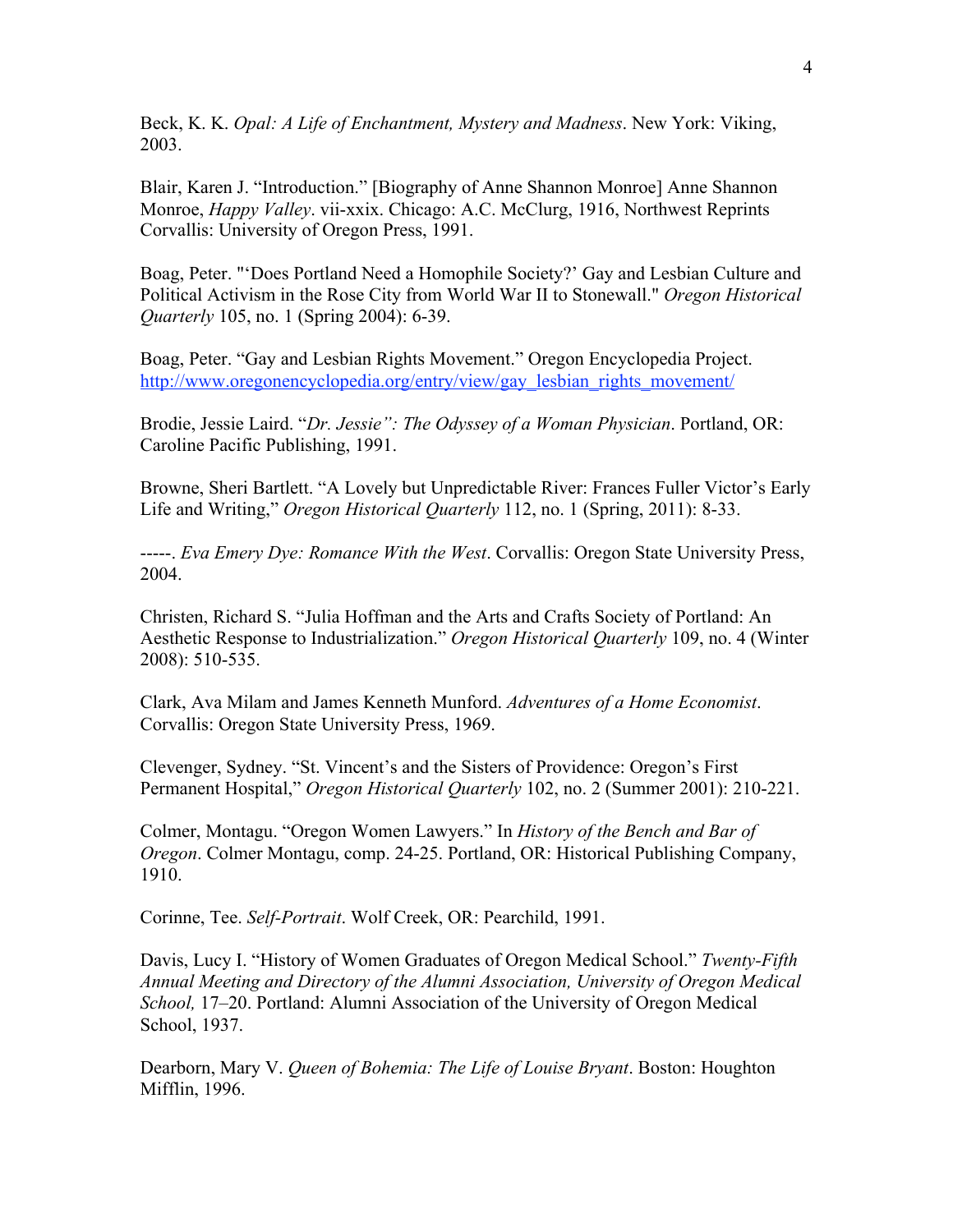Dilg, Jan. "'For Working Women in Oregon': Caroline Gleason/Sister Miriam Theresa and Oregon's Minimum Wage Law." *Oregon Historical Quarterly* 110, No. 1 (Spring 2009).

-----. "Uncovering 'The Real Work' of the Portland YWCA, 1900-1923." *Journal of Women's History* 15, no. 3 (Autumn 2003): 175-182.

Duniway, Abigail Scott. *Path Breaking: An Autobiographical History of the Equal Suffrage Movement in Pacific Coast States.* 2nd ed. New York: Source Books Press, 1970.

Edwards, G. Thomas. *Sowing Good Seeds: The Northwest Suffrage Campaigns of Susan B. Anthony.* Portland: Oregon Historical Society Press, 1990.

----. "Dr. Ada M. Weed: Northwest Reformer." *Oregon Historical Quarterly* 78, no. 1 (Spring 1977): 4-40.

Gayne, Mary K. "Japanese Americans at the Portland YWCA." *Journal of Women's History* 15, no. 3 (Autumn 2003): 197-203.

Glauber, Carole. "Eyes of the Earth: Lily White, Sarah Ladd, and the Oregon Camera Club." *Oregon Historical Quarterly* 108, no. 1 (Spring 2007): 34-67.

Gordly, Avel Louise and Patricia Ann Schechter, *Remembering the Power of Words: the Life of an Oregon Activist, Legislator and Community Leader*. Corvallis: Oregon State University Press, 2011.

Gunselman, Cheryl. "'Wheedling, Wangling, and Walloping' for Progress: The Public Service Career of Cornelia Marvin Pierce." *Oregon Historical Quarterly* 110, no. 3 (Fall 2009): 362-389.

Hagen, Katrina. "From 'Industrial Girls' to 'Career Girls': Postwar Shifts in Programs for Wage-Earning Women in the Portland YWCA." *Journal of Women's History* 15, no. 3 (Autumn 2003): 204-208.

Hall, Greg. "The Fruits of Her Labor: Women, Children, and Progressive Era Reformers in the Pacific Northwest Canning Industry." *Oregon Historical Quarterly* 109, no. 2 (Summer 2008): 226-251.

Halverson, Helen Olson and Lorraine Fletcher "19<sup>th</sup> Century Midwife: Some Recollections" *Oregon Historical Quarterly* 70, no. 1 (Spring 1969): 39-49.

Hart, Alberta Lucille/Alan R., Jeremy Skinner and Brian Booth. *The Life and Career of Alberta Lucille/Dr. Alan L. Hart with Collected Early Writings*. Portland, OR: Friends of the Aubrey Watzek Library, Lewis & Clark College, 2003.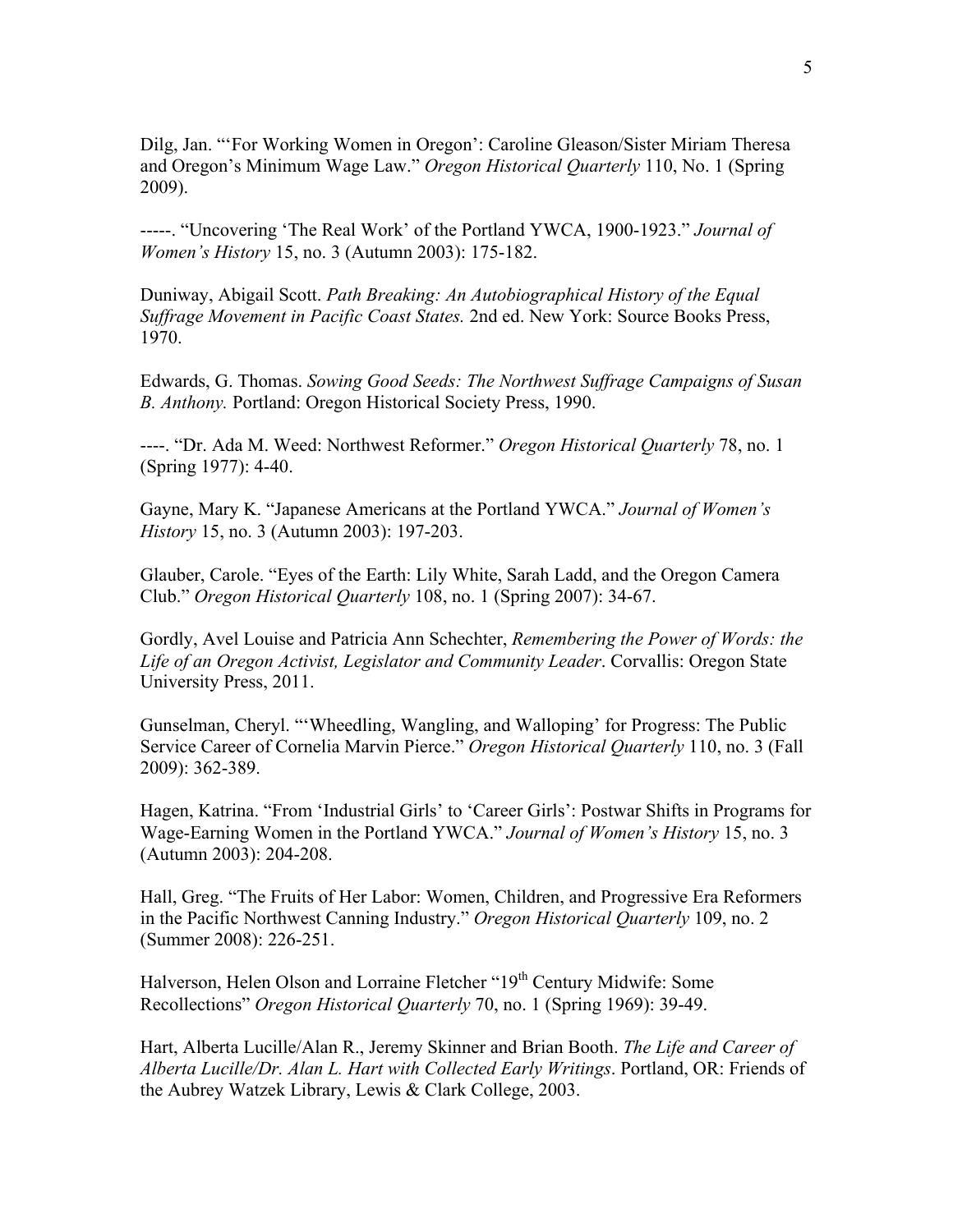Helquist, Michael. "Portland to the Rescue." *Oregon Historical Quarterly* 108, no. 3 (Fall 2007): 384-409.

Hodges, Adam J. "At War Over the Espionage Act in Portland: Dueling Perspectives from Kathleen O'Brennan and Agent William Bryon." *Oregon Historical Quarterly* 108, no. 3 (Fall 2007): 474–86.

Hunter-Morton, Ismoon Maria. "A Silent and Invisible History: Queer Experiences and Heterosexism at the Downtown Portland YWCA." *Journal of Women's History* 15, no. 3 (Fall 2003): 215-222.

Huntington, Karen. *Jennie Michel: A Woman of the Clatsop Tribe of the Chinook Nation*. Pomeroy, WA: Sweeney Gulch Press, 2003.

Iwatsuki, Shizue and Linda Tamura. "The Making of an American." *Oregon Historical Quarterly* 103, no. 4 (Winter 2002): 510-529.

Jensen, Kimberly. "Esther Pohl Lovejoy, M.D., the First World War, and a Feminist Critique of Wartime Violence." In *The Women's Movement in Wartime: International Perspectives, 1914–19,* ed. Alison Fell and Ingrid Sharp, 175–93. London: Palgrave Macmillan, 2007.

-----. "'Neither Head nor Tail to the Campaign': Esther Pohl Lovejoy and the Oregon Woman Suffrage Victory of 1912." *Oregon Historical Quarterly* 108, no. 3 (Fall 2007): 350–83.

-----. *Oregon's Doctor to the World: Esther Pohl Lovejoy and a Life in Activism*. Seattle: University of Washington Press, 2012.

-----. "Revolutions in the Machinery: Oregon Women and Citizenship in Sesquicentennial Perspective." *Oregon Historical Quarterly* 110, no. 3 (Fall 2009): 336– 61.

-----. "Woman Suffrage in Oregon." Oregon Encyclopedia. http://oregonencyclopedia.org/entry/view/woman\_suffrage\_in\_oregon

Jetté, Melinda Marie. "Betwixt and Between the Official Story: Tracing the History and Memory of a Family of French-Indian Ancestry in the Pacific Northwest." *Oregon Historical Quarterly* 111, no. 2 (Summer 2010): 142-183.

-----. "'we have allmost Every Religion but our own': French-Indian Community Initiatives and Social Relations in French Prairie, Oregon, 1834-1837." *Oregon Historical Quarterly* 108, no. 2 (Summer 2007): 222-245.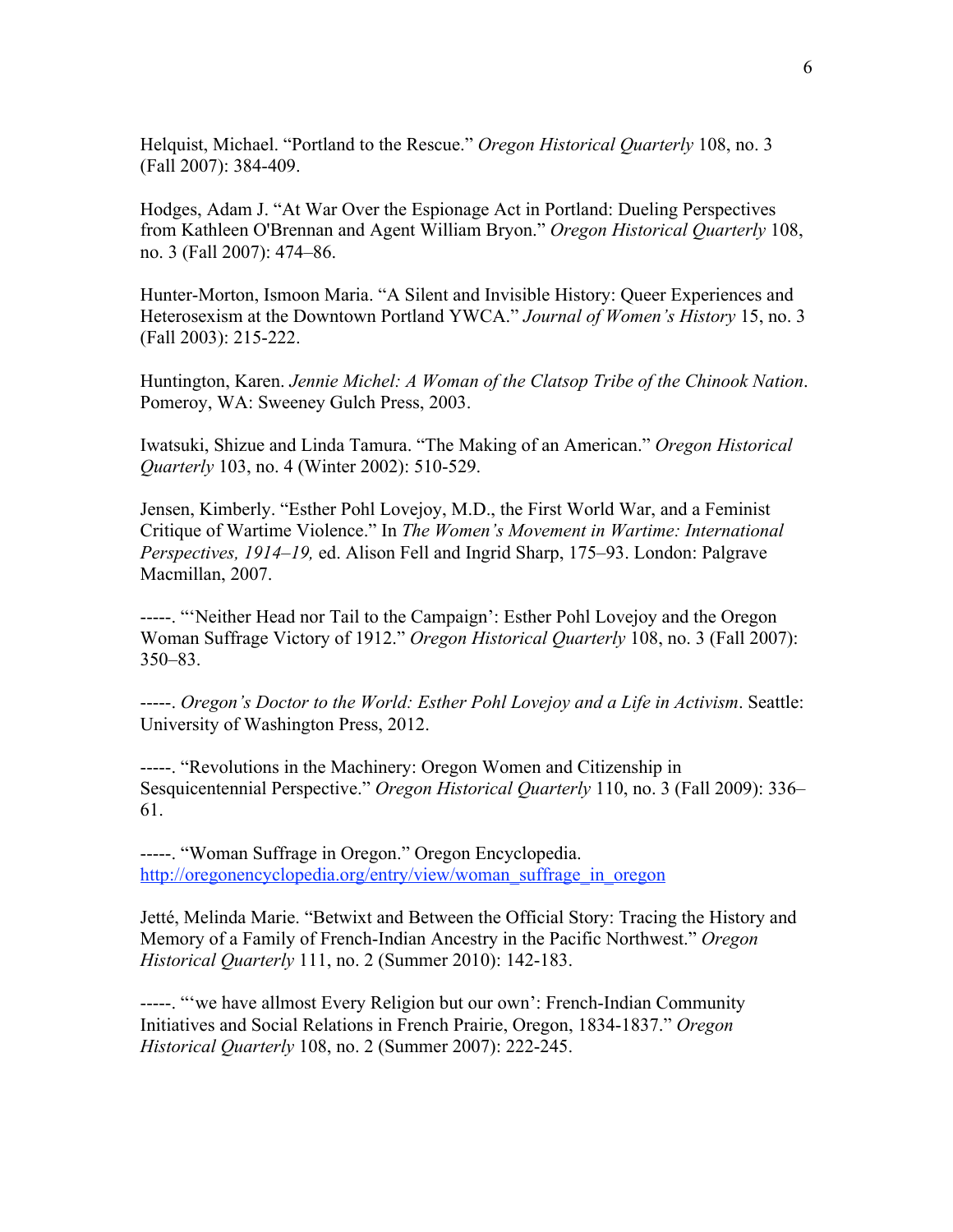Johnson, Robert D. "The Myth of the Harmonious City: Will Daly, Lora Little and the Hidden Face of Progressive Era Portland." *Oregon Historical Quarterly* 99, no. 3 (Fall 1998): 248-297.

Kesselman, Amy V. *Fleeting Opportunities: Women Shipyard Workers in Portland and Vancouver during World War II and Reconversion*. Albany: State University of New York Press, 1980.

Kessler, Lauren. "The Fight for Woman Suffrage and the Oregon Press." In Karen J. Blair, ed., *Women in Pacific Northwest History*, Karen J. Blair, ed. 43-58. Seattle: University of Washington Press, 1988.

Kessler, Lauren. "A Siege of the Citadels: Search for a Public Forum for the Ideas of Oregon Woman Suffrage." *Oregon Historical Quarterly* 84 (Summer 1983).

Kleiner, Catherine. "Nature's Lovers: The Erotics of Lesbian Land Communities in Oregon, 1974-1984." In *Seeing Nature through Gender*, Virginia J. Scharff, ed., 242- 262. Lawrence: University Press of Kansas, 2003.

Krieger, Nancy. "Queen of the Bolsheviks: The Hidden History of Dr. Marie Equi." *Radical America* 17, no. 4 (1983): 55-73.

Laegreid, Renee M., "Rodeo Queens at the Pendleton Round-up: The First Go-Round, 1910-1917," *Oregon Historical Quarterly* 104, no. 1 (Spring 2003), 6-23.

Largent, Mark A. "'The Greatest Curse of the Race': Eugenic Sterilization in Oregon, 1909-1983," *Oregon Historical Quarterly* 103, no. 2 (Summer 2002), 188-209.

Lovejoy, Esther C. P., with introduction by Bertha Hallam. "My Medical School, 1890– 1894." *Oregon Historical Quarterly* 75, no. 1 (March 1974): 7–35.

Mangun, Kimberley Ann. *A Force for Change: Beatrice Morrow Cannady and the Struggle for Civil Rights In Oregon, 1912-1936*. Corvallis, OR: Oregon State University Press, 2010.

-----. "'As Citizens of Portland We Must Protest': Beatrice Morrow Cannady and the African American Response to D. W. Griffith's 'Masterpiece.'" *Oregon Historical Quarterly* 107, no. 3 (Fall 2006): 382-409.

Miriam Theresa (Caroline Gleason). *Legislation for Women in Oregon*. Washington, DC: Catholic University of America, 1924.

Moon, Katherine Lee. Nan Wood Honeyman and the Politicization of Women in Oregon, 1870-1942 . M.A. Thesis, Portland State University, Dept. of History, 2001.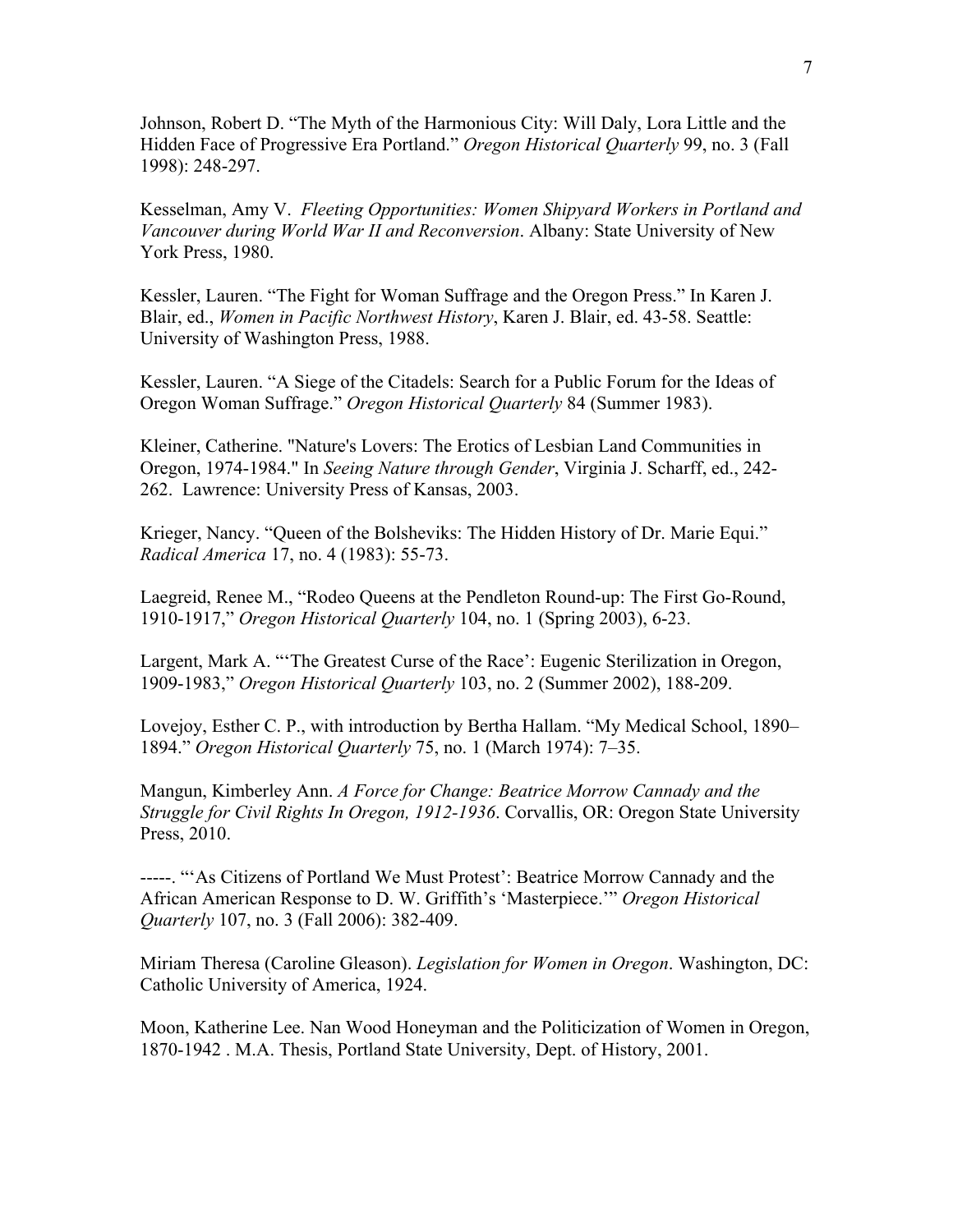Moynihan, Ruth Barnes. *Rebel for Rights: Abigail Scott Duniway.* New Haven, CT: Yale University Press, 1983.

Mulcahy, Joanne B. *Remedios: The Healing Life of Eva Castellanoz*. San Antonio, TX: Trinity University Press, 2010.

Munk, Michael. "Inside Portland's Bohemia: The Diaries of Helen Walters." *Oregon Historical Quarterly* 106, no. 4 (Winter 2005): 594-615.

------. The Portland Years of John Reed & Louise Bryant.  $3^{rd}$  Rev. ed. Portland: Oregon Cultural Heritage Commission, 2003.

-----. The Romance of John Reed and Louise Bryant: New Documents Clarify How They Met." *Oregon Historical Quarterly* 109, no. 3 (Fall 2008): 461-477.

Murdock, Rose M. "The Persistence of Black Women at the Williams Avenue YWCA." *Journal of Women's History* 15, no. 3 (Autumn 2003): 190-96.

Myers, Gloria E. *A Municipal Mother: Portland's Lola Greene Baldwin, America's First Policewoman*. Corvallis: Oregon State University Press, 1995.

Nash, Lee. "Abigail versus Harvey: Sibling Rivalry in the Oregon Campaign for Woman Suffrage." *Oregon Historical Quarterly* 98, no. 2 (Summer 1997): 134-163.

Nicols, Ellen. *Images of Oregon Women*. Salem, OR: Madison Press, 1983.

Olsen, Deborah M. "Fair Connections: Women's Separatism and the Lewis and Clark Exposition of 190," *Oregon Historical Quarterly* 109, no. 2 (Summer 2008): 174–203.

Olson, Kristine. *Standing Tall: The Lifeway of Kathryn Jones Harrison, Chair of the Confederated Tribes of the Grand Ronde Community*. Portland, OR: Oregon Historical Society Press/Seattle: In Association with University of Washington Press, 2005.

Oregon Lung Association. *Notable Women in the History of Oregon*. Portland, OR: Oregon State Lung Association, 1983.

Owens-Adair, Bethenia. *Dr. Owens Adair: Some of her Life Experiences*. Portland, OR: Mann & Beach, 1906?)

Pascoe, Peggy. "'A Mistake to Simmer the Question Down to Black and White': The History of Oregon's Miscegenation Law." In *Seeing Color: Indigenous Peoples and Racialized Ethnic Minorities of Oregon*. Xing, Jun et al. eds. 27-43. Latham, MD: University Press of America, 2007.

-----. *What Comes Naturally: Miscegenation Law and the Making of Race in America*. New York: Oxford University Press, 2009.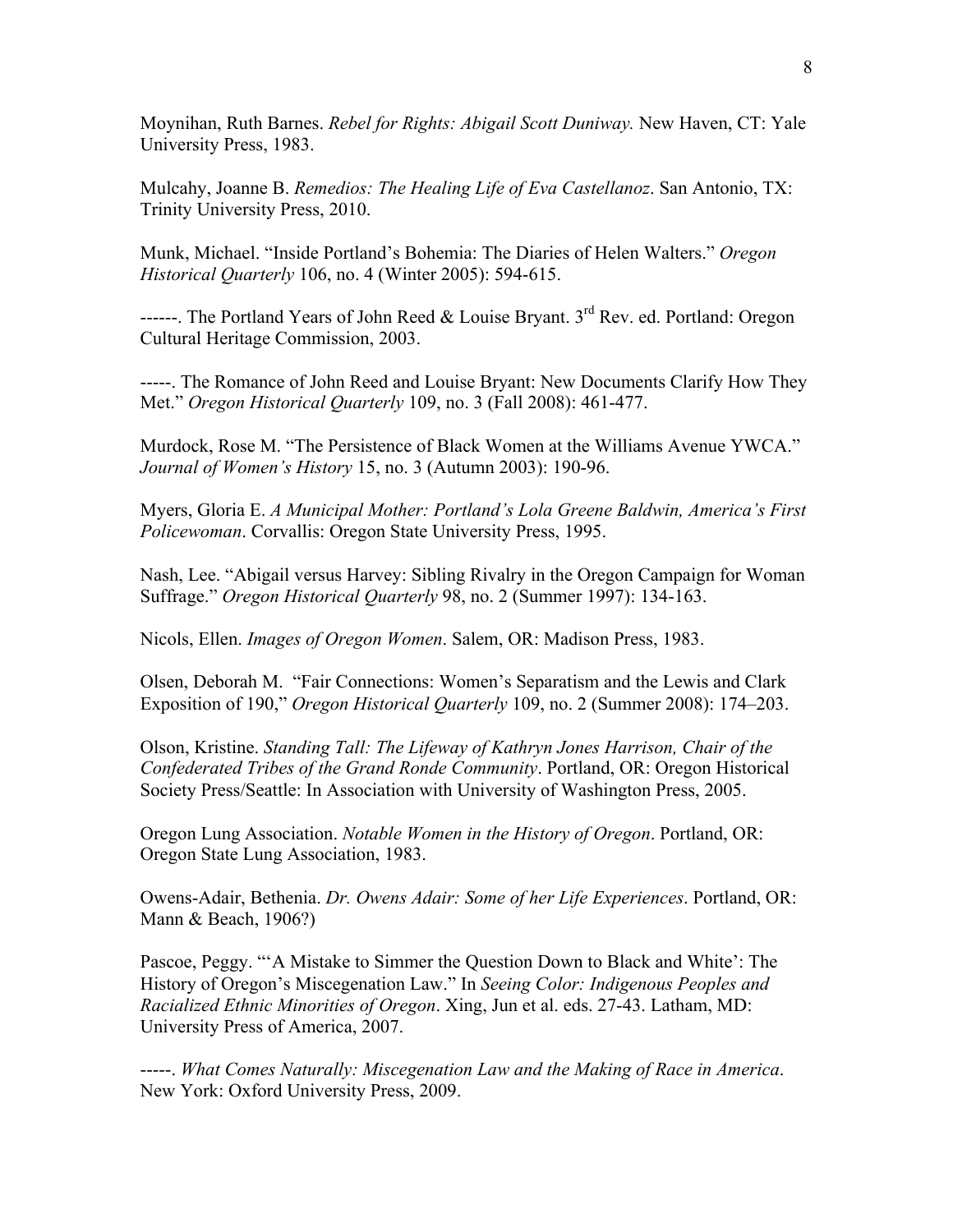Pemberton, Cynthia Lee A. *More Than a Game: One Woman's Fight for Gender Equity in Sport*. Boston: Northeastern University Press, 2002.

Peterson del Mar, David. "Violence Against Wives by Prominent Men in Clatsop County." *Oregon Historical Quarterly* 100, no. 4 (Winter 1999), 434-450.

Pitzer, Paul C. "Dorothy McCullough Lee: The Successes and Failures of 'Dottie-Do-Good.'" *Oregon Historical Quarterly* 91, no. 1 (Spring 1990): 4-42.

Polishuk, Sandy and Julia Ruuttila. *Sticking to the Union: An Oral History of the Life and Times of Julia Ruuttila*. New York: Palgrave Macmillan, 2003.

Pluth, Tanya. "The One Imperative and the Portland YWCA." *Journal of Women's History* 15, no. 3 (Autumn 2003): 209-214.

Ricciardi, Gabriella. "Telling Stories, Building Altars: Mexican American Women's Altars in Oregon." *Oregon Historical Quarterly* 107, no. 4 (Winter 2006): 536-552.

Roberts, Barbara. *Up the Capitol Steps: A Woman's March to the* Governorship. Corvallis: Oregon State University Press, 2011.

Roberts, Betty and Gail Wells. *With Grit and By Grace: Breaking Trails in Politics and*  Law: A Memoir. Corvallis: Oregon State University Press, 2008.

Rose, Melody. "Social Issues. In *Oregon Politics and Government: Progressives versus Conservative Populists*, ed. Clucas, Richard A. et al., 256-69. Lincoln: University of Nebraska Press, 2005.

Salcedo, Marissa. "The Best of Intentions: Upbuilding Through Health at the Portland YWCA, 1908-1959." *Journal of Women's History* 15, no. 3 (Autumn 2003): 183-189.

Schechter, Patricia A. "A World of Difference: Portland Women of the YWCA, 1901- 2000—An Undergraduate Capstone Experience." *Journal of Women's History* 15, no. 3 (Autumn 2003): 167-174.

-----. "The Labor of Caring: A History of the Oregon Nurses Association." *Oregon Historical Quarterly* 108, no. 1 (Spring 2007): 6-33.

Scheppke, Jim. "The Origins of the Oregon State Library." *Oregon Historical Quarterly* 107, no. 1 (Spring 2006): 130–40.

Schiffner, Carli Crozier. "Continuing to 'Do Everything' in Oregon: The Woman's Christian Temperance Union, 1900–1945 and Beyond." PhD diss., Washington State University, 2004.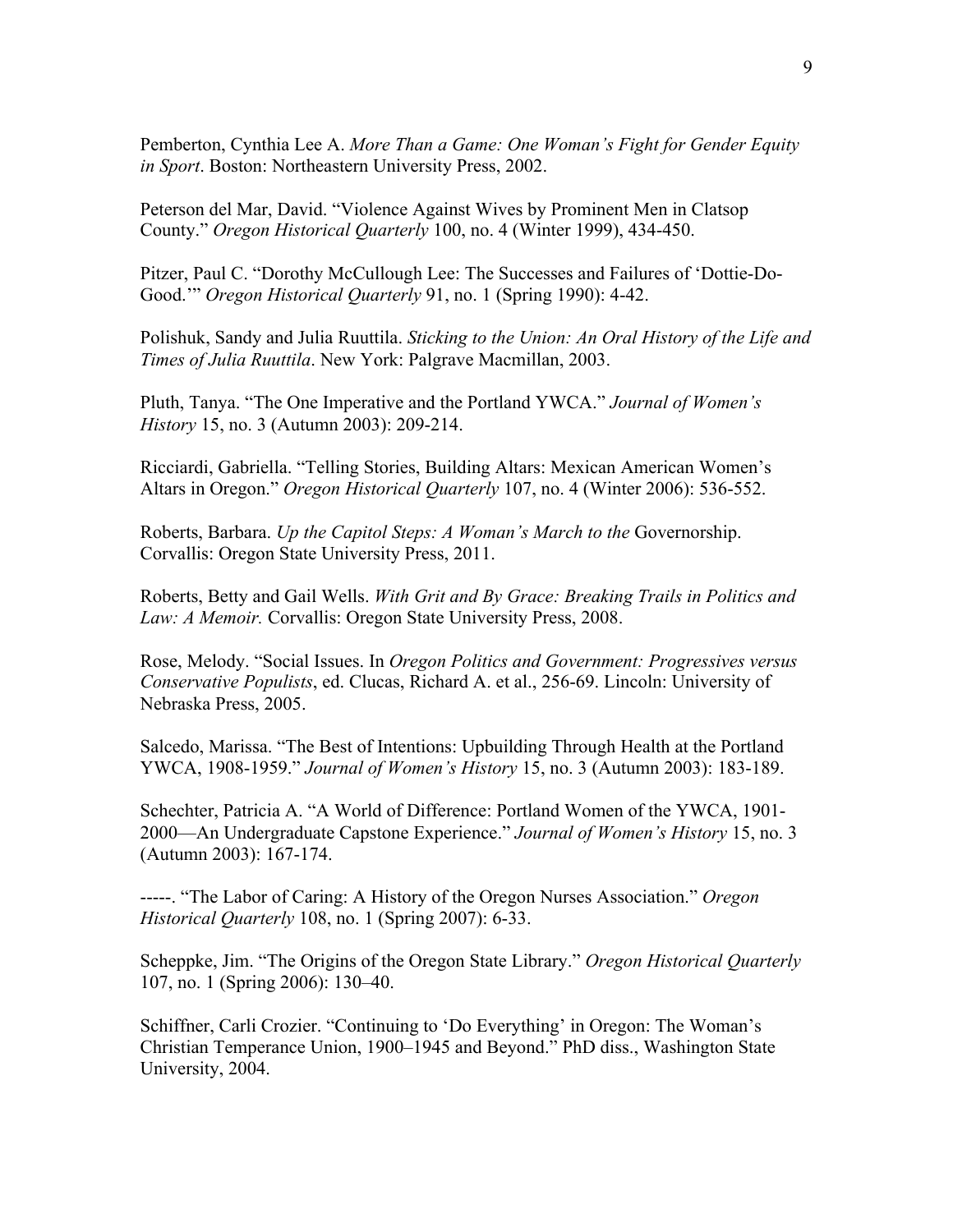Shein, Debra. "Not Just the Vote: Abigail Scott Duniway's Serialized Novels and the Struggle for Women's Rights." *Oregon Historical Quarterly* 101, no. 3 (Fall 2000): 302- 327.

Smith, Helen Krebs. *With Her Own Wings: Historical Sketches, Reminiscences and Anecdotes of Pioneer Women*. Portland, OR: Beattie and Company/Portland Federation of Women's Organizations, 1948.

Solinger, Rickie. *The Abortionist: A Woman Against the Law*. Berkeley: University of California Press, 1996.

Stein, Arlene. *The Stranger Next Door: The Story of a Small Community's Battle over Sex, Faith, and Civil Rights*. Boston: Beacon Press, 2002.

Van Strum, Carol. *Bitter Fog: Herbicides and Human Rights*. San Francisco: Sierra Club Books, 1983.

Walls, Robert E. and Dora Zimpel. "Lady Loggers and Gyppo Wives: Women and Northwest Logging." *Oregon Historical Quarterly* 103, no. 3 (Fall 2002): 362-382.

Ward, Jean M., and Elaine A. Maveety. *"Yours for Liberty": Selections from Abigail Scott Duniway's Suffrage Newspaper.* Corvallis: Oregon State University Press, 2000.

Watson, Tara and Melody Rose. "She Flies With Her Own Wings: Women in the 1973 Oregon Legislative Session." *Oregon Historical Quarterly* 111, no. 1 (Spring 2010): 38- 63.

Woloch, Nancy. *Muller v. Oregon: A Brief History with Documents.* Boston: Bedford Books of St. Martin's Press, 1996.

Youst, Lionel. *She's Tricky Like Coyote: Annie Miner Peterson, an Oregon Coast Indian Woman.* Norman: University of Oklahoma Press, 1997.

### **Oregon and Pacific Northwest History -- General Works**

Azuma, Eiichiro. "A History of Oregon's Issei, 1880-1952." *Oregon Historical Quarterly* 94 no. 4 (Winter 1993/1994): 315-367.

Berg, Laura. *The First Oregonians*. Portland, OR: Oregon Council for the Humanities, 2007.

Boag, Peter. *Re-Dressing America's Frontier Past*. Berkeley: University of California Press, 2011.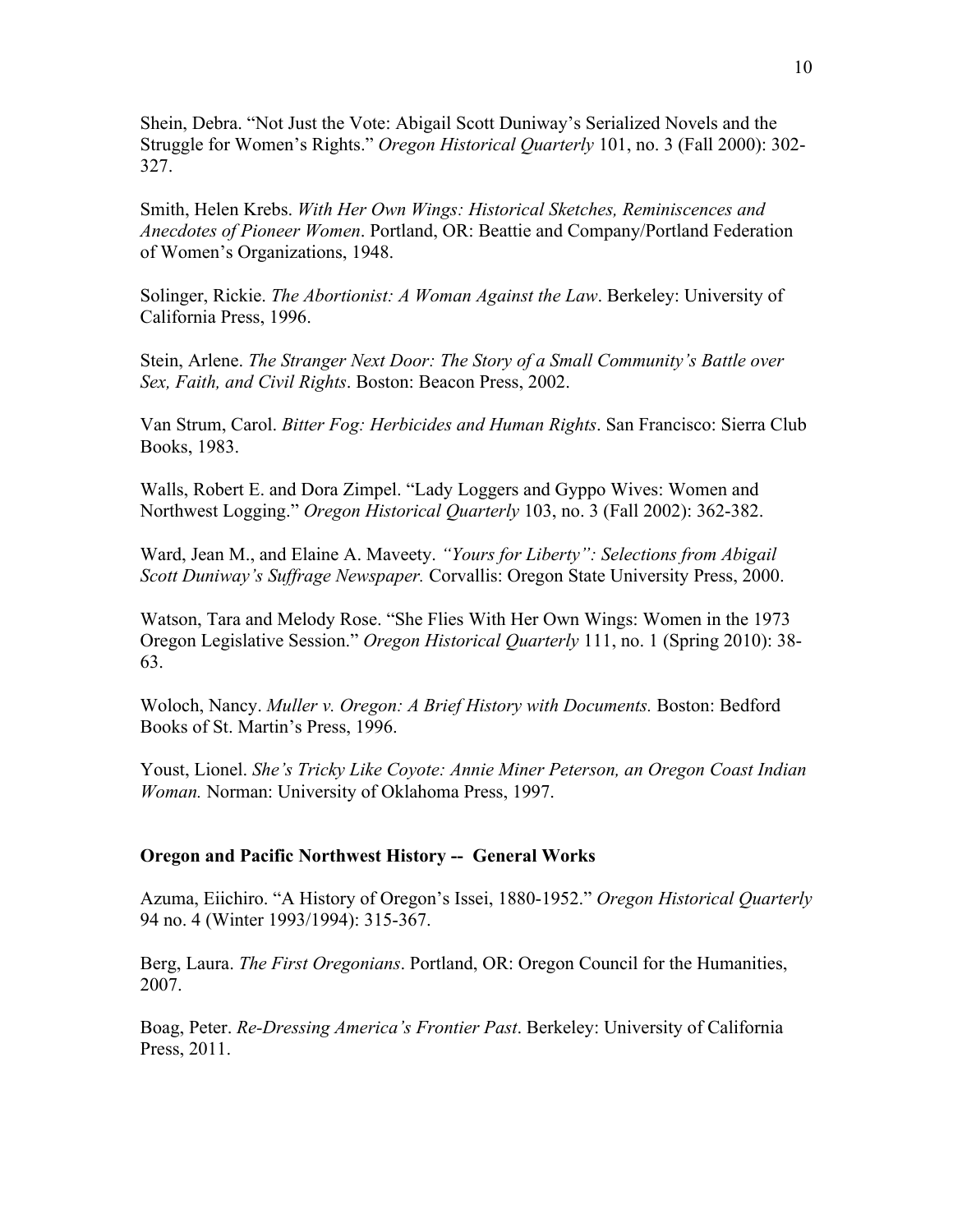-----. *Same-Sex Affairs: Constructing and Controlling Homosexuality in the Pacific Northwest*. Berkeley: University of California Press, 2003.

Center for Volga German Studies. "The Volga Germans in Portland." Concordia University, Portland, Oregon. Available at http://www.volgagermans.net/portland

Chan, Suecheng et al. *Peoples of Color in the American West*. Lexington, MA: D.C. Health, 1994.

Clucas, Richard et al. *Oregon Politics and Government: Progressives versus Conservative Populists*. Lincoln: University of Nebraska Press, 2005.

Eisenberg, Ellen, Ava Fran Kahn, William Toll. *Jews of the Pacific Coast: Reinventing Community on America's Edge*. Seattle: University of Washington Press, 2009.

Gamboa, Erasmo and Carolyn M. Buan. *Nostros: The Hispanic People of Oregon; Essays and Recollections*. Portland: Oregon Council for the Humanities, 1995.

Gonzales-Berry, Erlinda and Marcela Mendoza. *Mexicanos in Oregon: Their Stories, Their Lives* (Corvallis: Oregon State University Press, 2010.

Johnston, Robert D. *The Radical Middle Class: Populist Democracy and the Question of Capitalism in Progressive Era Portland*, Oregon. Princeton, NJ: Princeton University Press, 2003.

Kessler, Lauren. *Stubborn Twig: Three Generations in the Life of a Japanese American Family*. New York: Random House, 1993.

Leeson, Fred. *Rose City Justice: A Legal History of Portland, Oregon*. Portland, Or. : Oregon Historical Society Press, Published in cooperation with the Oregon State Bar, 1998.

McLagan, Elizabeth. *A Peculiar Paradise: A History of Blacks in Oregon, 1778-1940*. Portland, OR: Georgian Press, 1980.

Moreland, Kimberly S. *History of Portland's African American Community, 1805 to the Present*. Portland, OR: Bureau of Planning, 1993.

Oregon Northwest Black Pioneers. *Perseverance: A History of African Americans in Oregon's Marion and Polk Counties*. Salem, OR: Oregon Northwest Black Pioneers, 2011.

Peterson del Mar, David. *Beaten Down: A History of Interpersonal Violence in the West*. Seattle: University of Washington Press, 2002.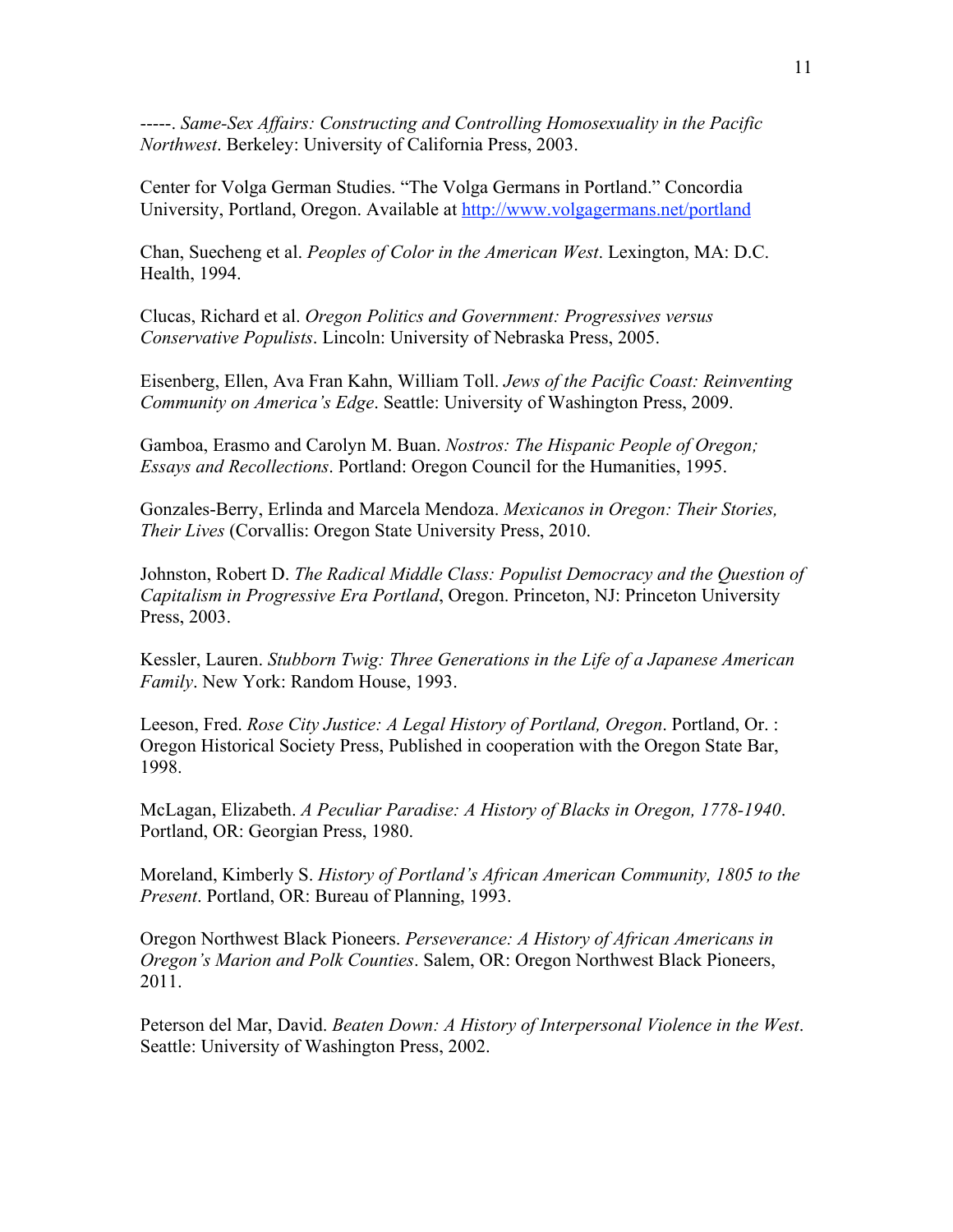-----. *Oregon's Promise: An Interpretive History*. Corvallis: Oregon State University Press, 2003.

Robbins, William G. *Oregon: This Storied Land*. Portland: Oregon Historical Society Press, 2005.

Soden, Dale E. "The Woman's Christian Temperance Union in the Pacific Northwest: A Different Side of the Social Gospel." In *Gender and the Social Gospel,* Wendy J. Deichmann Edwards and Carolyn De Swarte Gifford, eds. 103–15. Urbana: University of Illinois Press, 2003.

Stephen, Lynn. *Transborder Lives: Indigenous Oaxacans in Mexico, California, and Oregon*. Durham, NC: Duke University Press, 2007.

Tamura, Linda. *The Hood River Issei: An Oral History of Japanese Settlers in Oregon's Hood River Valley*. Urbana: University of Illinois Press, 1993.

Taylor, Quintard and Shirley Ann Wilson Moore. *African American Women Confront the West: 1600-2000*. Norman: University of Oklahoma Press, 2003.

Terborg-Penn. Rosalyn. *African American Women in the Struggle for the Vote, 1850- 1920.* Bloomington: Indiana University Press, 1998.

Toll, William. "Black Families and Migration to a Multiracial Society: Portland, Oregon, 1900-1924." *Journal of American Ethnic History* 17, no. 3 (Spring, 1998): 38-70.

-----. *The Making of an Ethnic Middle Class: Portland Jewry Over Four Generations.* Albany: State University of New York Press, 1982.

Wong, Marie Rose. *Sweet Cakes, Long Journey: The Chinatowns of Portland, Oregon*. Seattle: University of Washington Press, 2004.

Xing, Jun et al. *Seeing Color: Indigenous Peoples and Racialized Ethnic Minorities of Oregon*. Latham, MD: University Press of America, 2007.

## **Film**

Northwest Women's History Project, Video. *Good Work Sister!: Women Shipyard Workers of World War II, An Oral History*. Portland, OR: Northwest Women's History Project, 1982, 2006.

Oregon Public Broadcasting: *Oregon Experience: Abigail Scott Duniway*, 2006.

Oregon Public Broadcasting: *Oregon Experience: Beatrice Morrow Canaday*, 2007.